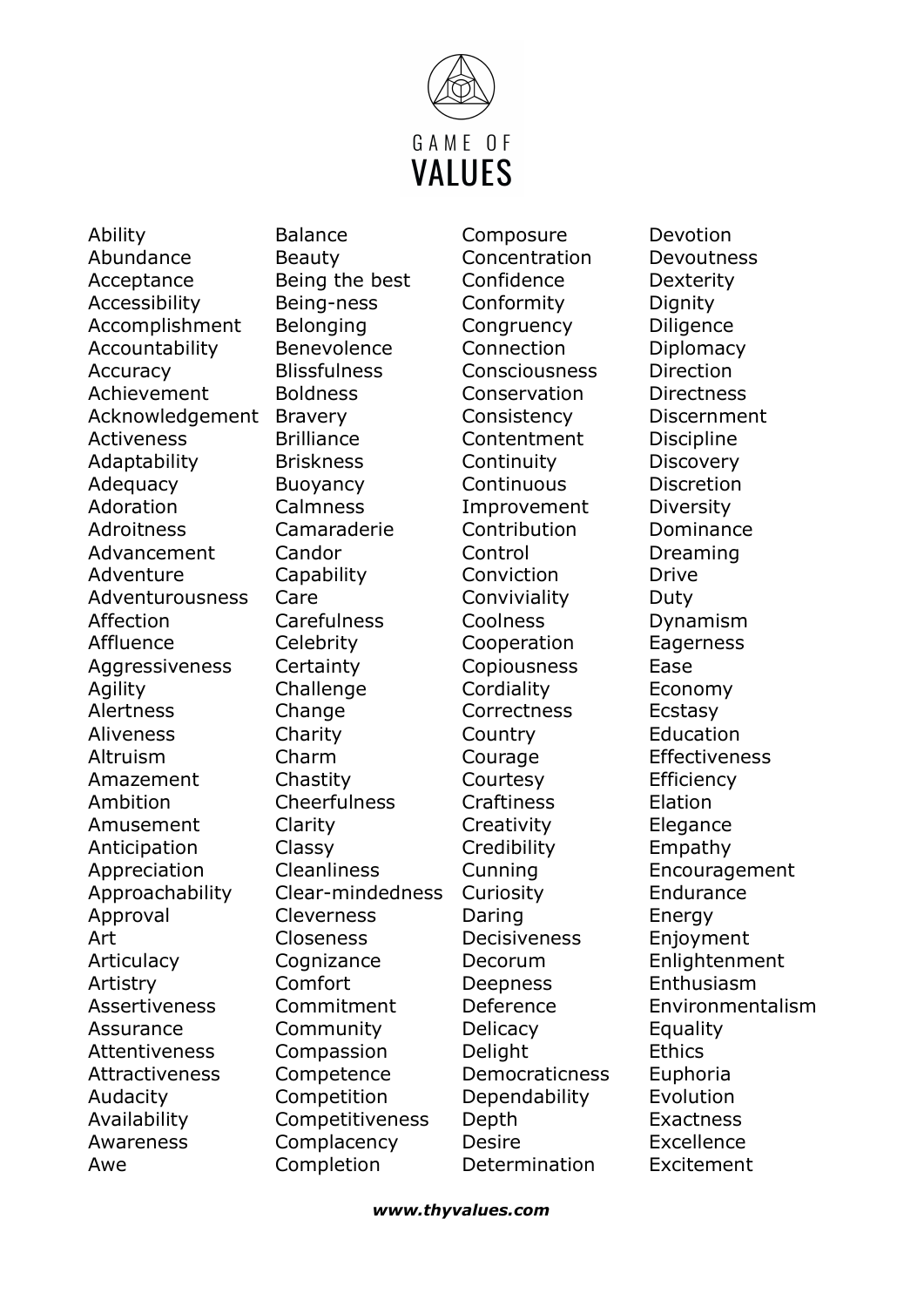

Exhilaration Expectancy Experience Expertise **Exploration** Expressiveness **Extravagance Extroversion** Exuberance Facilitating Fairness Faith Fame Familiy Familyorientedness Fascination Fashion Fearlessness Ferocity Fidelity Fierceness Financial dependence Fineness Finesse Firmness Fitness Flexibility Flow Fluency Fluidity Focus Fortitude Frankness Freedom **Friendliness** Friendship **Frugality** Fun **Gallantry** Generosity

**Gentility** Genuineness Giving Goodness Grace Gratefulness Gratitude **Gregariousness** Growth Guidance **Happiness** Hard Work Harmony Health **Heart Helpfulness** Helping Society Heroism Holiness Honesty Honor Hopefulness **Hospitality** Humility Humor Hygiene **Imagination** Impact Impartiality **Impeccability** Independence Individuality Industry Influence Ingenuity Inner Harmony Inquisitiveness **Insightfulness** Inspiration Instinctiveness **Integrity** Intellect

Intellectual Status **Intelligence** Intensity Intimacy Intrepidness **Introspection** Introversion Intuition Intuitiveness Inventiveness Investing Involvement Joy **Judiciousness Justice** Keenness Kindness Knowledge Knowledgeableness Outrageousness Lavishness Leadership Learning Legacy Liberation Liberty **Lightness** Liveliness Logic Longevity Love Loyalty Majesty Making a difference Piety Marriage **Mastery Maturity** Meaning Meekness **Mellowness** Merit Meticulousness Mindfulness Moderation Modesty

**Motivation** Mysteriousness Nature **Neatness** Nerve Noncomformity **Obedience** Open-mindedness Openness Optimism **Opulence** Order **Organization Originality Outdoors Outlandishness** Partnership Passion Patience Patriotism Peace Peacefulness **Perceptiveness** Perfection Perkiness Perseverance Persistence Persuasiveness Philanthropy Playfulness Pleasantness Pleasure Plentiful-ness Poise Polish Popularity **Positivity** Potency

www.thyvalues.com